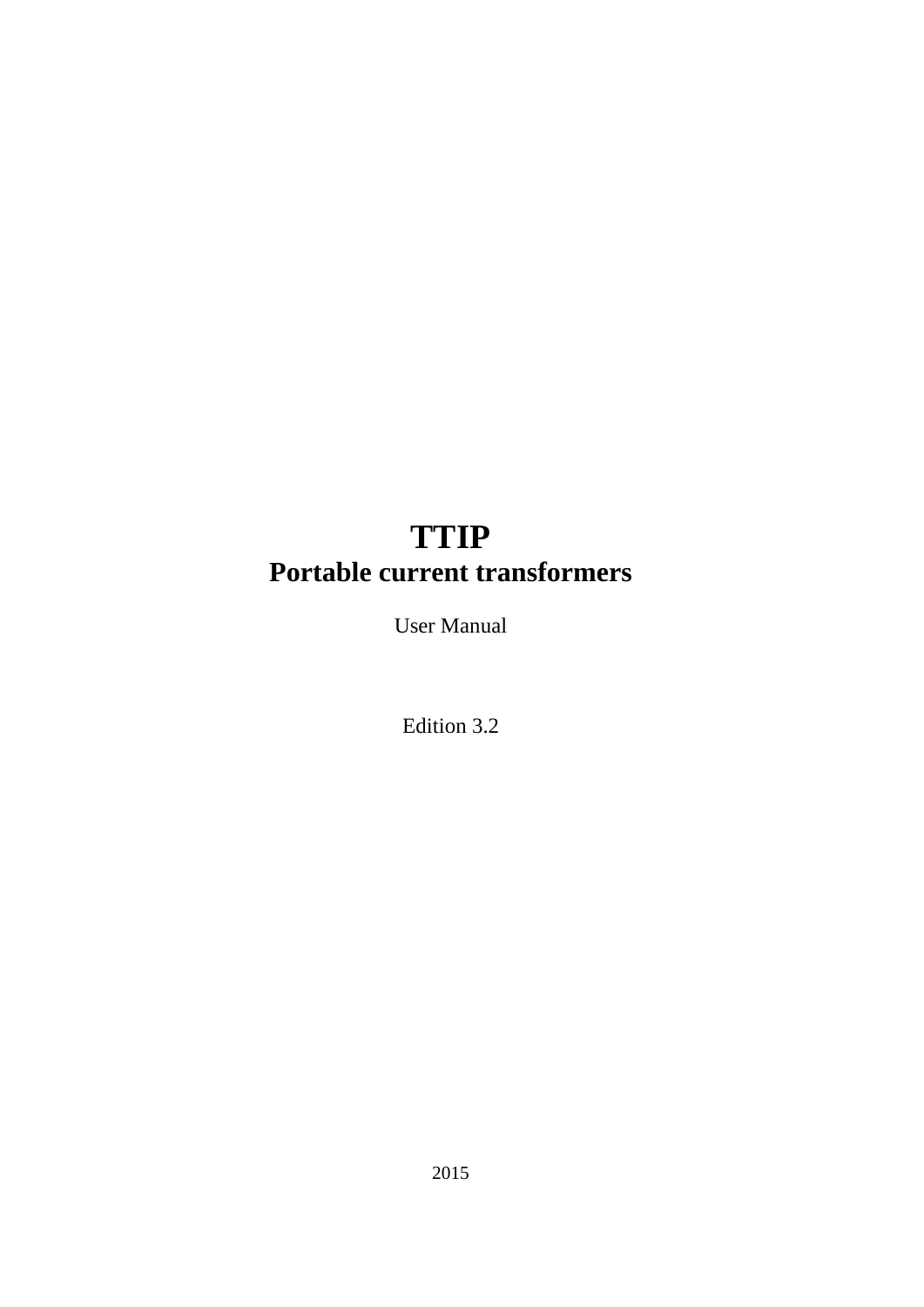# **Table of contents**

| <b>APPENDIX A</b> Example connection diagram for the TTIP with 5A secondary applied for testing |  |
|-------------------------------------------------------------------------------------------------|--|
| <b>APPENDIX B</b> Example connection diagram for the CT with 5A secondary used as part of Mars- |  |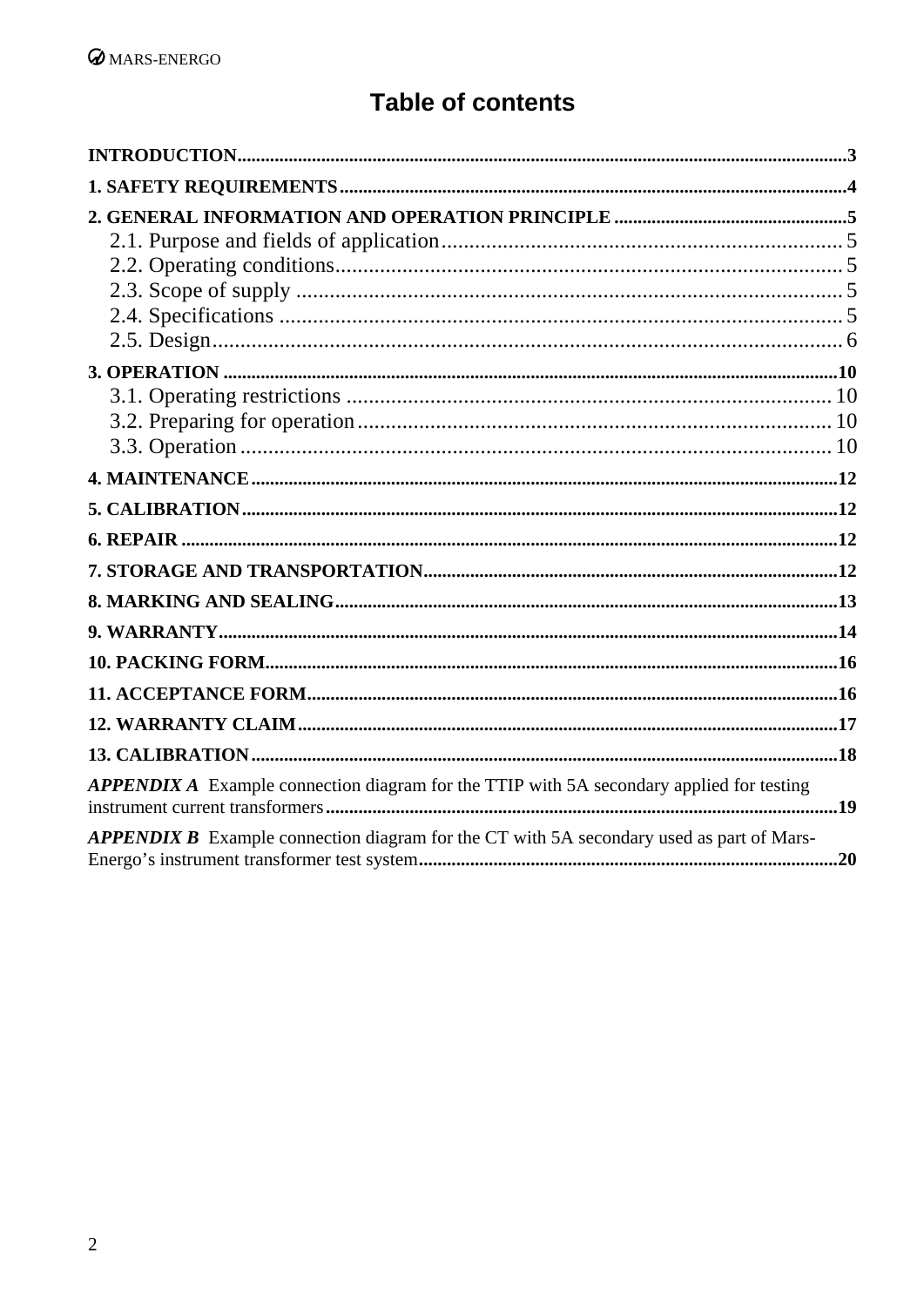### **INTRODUCTION**

<span id="page-2-0"></span>This User's Manual (the UM below) covers portable instrument-class current transformers of TTIP series (the CT below) and contains information on their design, preparing for operation, operation principles and other information required for proper operation of the transformers.

 With respect to rated primary and secondary currents, the TTIP series current transformers come in 4 modifications:

- $\blacksquare$  TTIP-5000/5
- $\blacksquare$  TTIP-100/5;
- $\blacksquare$  TTIP-5000/5(1)
- $\blacksquare$  TTIP-100/5(1)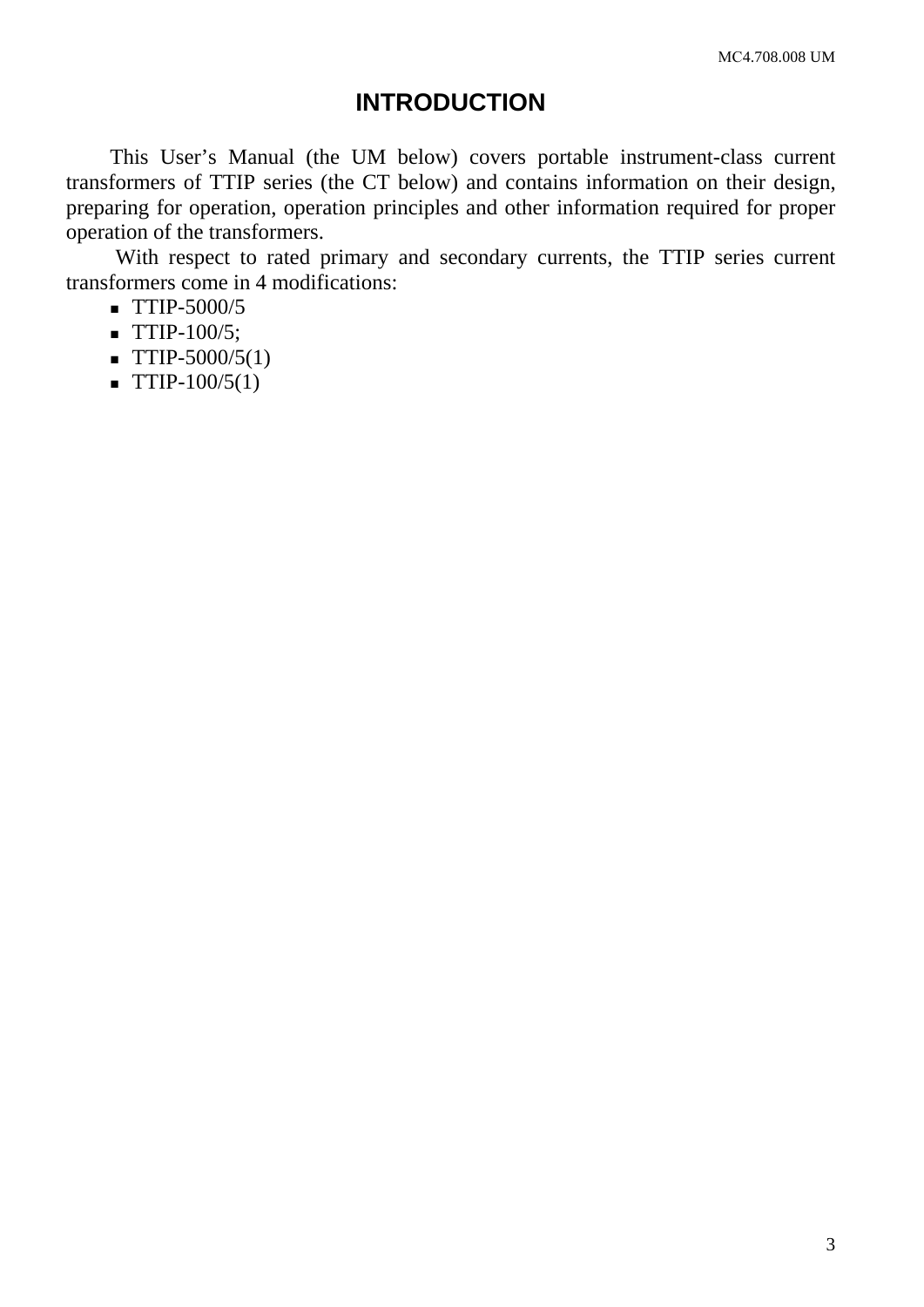## **1. SAFETY REQUIREMENTS**

<span id="page-3-0"></span>1.1. While the CT is being used as intended, the "Interbranch rules for Labour Safety (Safety Rules) When Operating Electrical Systems", "Safety requirements for Operation of Electrical Installations on Consumer Side" in the part dedicated to LV installations (circuits below 1000V) and corresponding local electrical safety requirements must be observed.

1.2. While the CT is being calibrated, the safety requirements stated in GOST 8.217–2003 ("State system for ensuring the uniformity of measurements.Current transformers. Verification procedure") must be observed.

1.3. You must NOT make any connections to the secondary terminals of the CT until you have made sure that voltage is removed from its primary terminals. During operation the secondary terminals of the CT must be short circuited without any possibility to make open circuit on load.

1.4. The CT must be grounded. The ground terminal of the CT (marked as  $(\equiv)$ ) must be connected to the grounding bus.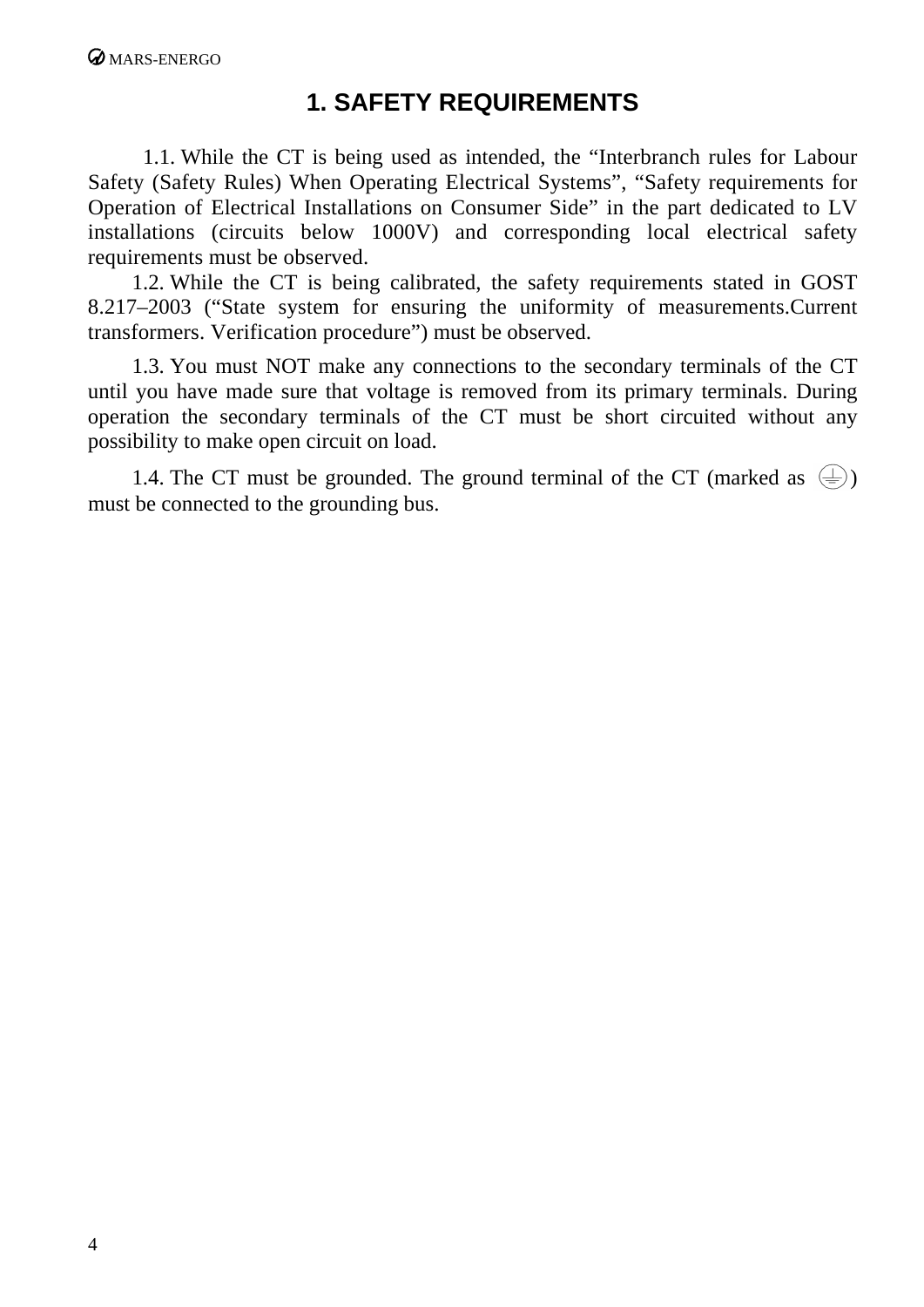## <span id="page-4-0"></span>**2. GENERAL INFORMATION AND OPERATION PRINCIPLE**

#### *2.1. Purpose and fields of application*

The CT is a reference transformer designed for use in AC circuits (up to 0.66 kV, 50 Hz) for testing and calibration of instrument current transformers of 0.2S accuracy class (or less accurate) in the field or laboratory conditions.

#### *2.2. Operating conditions*

2.2.1. The CT is designed for use in cool temperate climate zones.

The operation atmosphere is non-explosive; without conductive dust or aggressive gases in metal-destroying concentrations present in the air (type II atmosphere according to GOST 15150-69).

2.2.2. Environmental conditions for operation, transportation and storage:

2.2.3. Operating position: at user's option.

### *2.3. Scope of supply*

The scope of supply is represented in Table 1.

#### *Table 1*

| Name and description                                                  | $Q$ -ty                      |
|-----------------------------------------------------------------------|------------------------------|
| Portable Reference Current Transformer TTIP                           | 1(2)                         |
| Calibration certificate                                               |                              |
| Cable for connection to TTIP secondary terminals                      | $(TTIP-5000/5 + TTIP-100/5)$ |
| Cable for connection to transformer-under-test<br>secondary terminals | $(TTIP-5000/5 + TTIP-100/5)$ |
| Jumpers (for TTIP-5000/5)                                             |                              |
| User's Manual                                                         |                              |
| Package                                                               |                              |

#### *2.4. Specifications*

2.4.1. Table 2 represents the specifications of TTIP.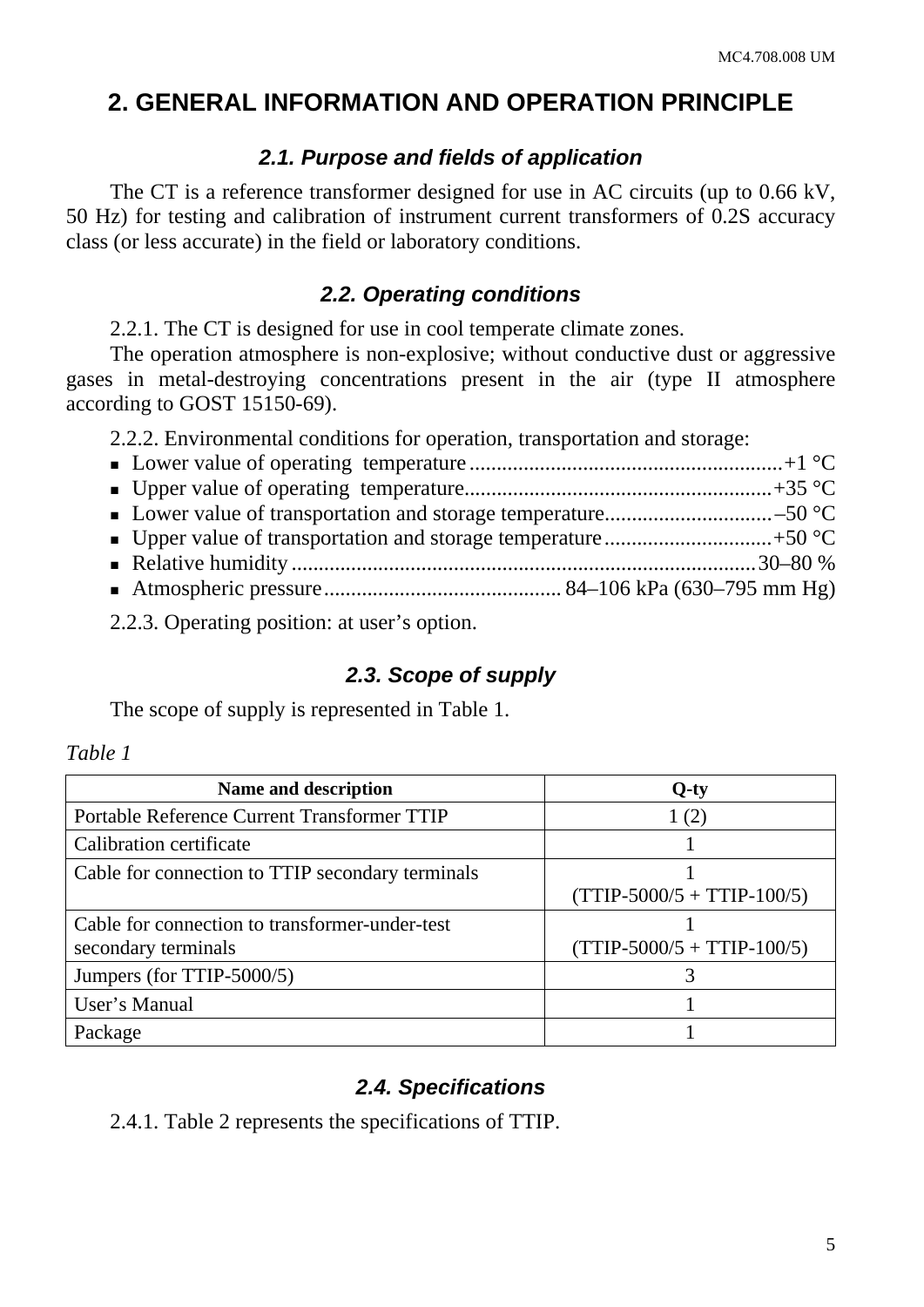#### <span id="page-5-0"></span>*Table 2*

| <b>Parameter</b>                                                             | <b>Value</b>                                                                                            |                                                        |                                                                                                         |                                                         |
|------------------------------------------------------------------------------|---------------------------------------------------------------------------------------------------------|--------------------------------------------------------|---------------------------------------------------------------------------------------------------------|---------------------------------------------------------|
|                                                                              | <b>TTIP-5000/5</b>                                                                                      | <b>TTIP-100/5</b>                                      | TTIP-5000/5(1)                                                                                          | TTIP-100/5(1)                                           |
| Accuracy class                                                               | 0.05                                                                                                    |                                                        |                                                                                                         |                                                         |
| Rated primary current<br>$I_{1NOM}$ , A                                      | 150; 200; 250;<br>300; 400; 500;<br>600; 750; 800;<br>1000; 1200;<br>1500; 2000;<br>3000; 4000;<br>5000 | 5; 10; 15; 20;<br>25; 30; 40;<br>50; 60; 75;<br>80;100 | 150; 200; 250;<br>300; 400; 500;<br>600; 750; 800;<br>1000; 1200;<br>1500; 2000;<br>3000; 4000;<br>5000 | 5; 10; 15; 20;<br>25; 30; 40;<br>50; 60; 75;<br>80; 100 |
| Rated secondary current<br>$I_{2NOM}$ , A                                    | 5<br>5 and 1                                                                                            |                                                        |                                                                                                         |                                                         |
| Rated primary voltage,<br>kV                                                 | 0.66                                                                                                    |                                                        |                                                                                                         |                                                         |
| Rated burden                                                                 | 5                                                                                                       |                                                        | 5 at $I_{2NOM} = 5$ A                                                                                   |                                                         |
| (at $\cos \varphi = 1$ ), VA                                                 |                                                                                                         |                                                        | 2 at $I_{2NOM} = 1$ A                                                                                   |                                                         |
| Overall dimensions, mm<br>(or less)                                          | $360 \times 170 \times 310$                                                                             |                                                        | $360 \times 170 \times 310$<br>and<br>$360 \times 170 \times 310$                                       |                                                         |
| Weight, kg (or less)                                                         | 20                                                                                                      |                                                        |                                                                                                         |                                                         |
| Mean time to failure<br>(under operating)<br>conditions), hours (or<br>more) | 50000                                                                                                   |                                                        |                                                                                                         |                                                         |
| Average lifetime, years<br>(or more)                                         | 25                                                                                                      |                                                        |                                                                                                         |                                                         |

2.4.2. Time of continuous operation: 20 min Time between operation cycles: 20 min Test voltage: 3 kV

### *2.5. Design*

2.5.1.In both TTIP-5000/5 and TTIP-100/5, there are toroidal cores with primary and secondary windings on the cores enclosed in a metal housing (see Fig. 2.1 and 2.2).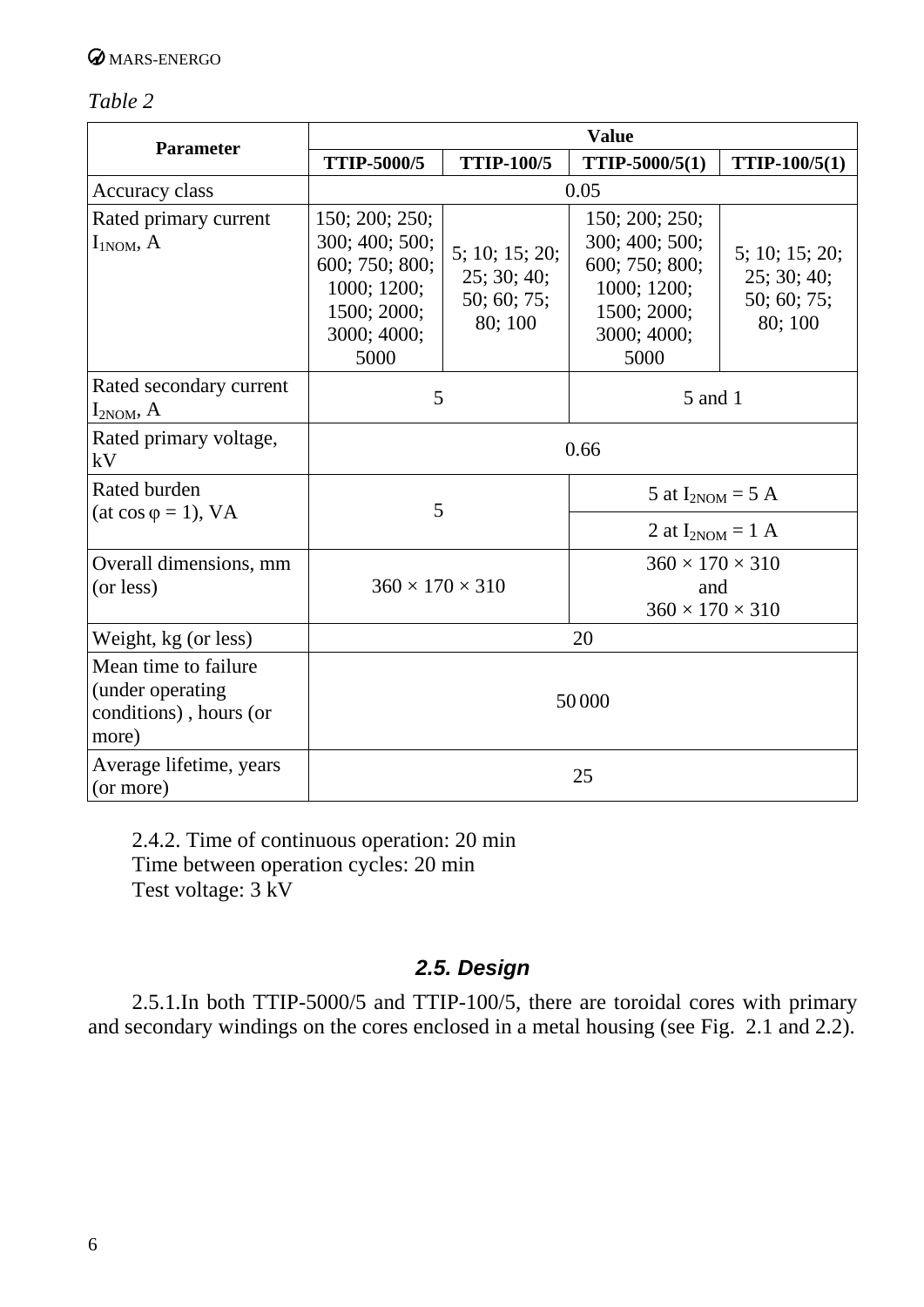



1 — Secondary terminals; 2 — Switch for short-circuiting the secondary winding 3 — Hole for passing the primary conductor cable 4 — Grounding terminal

2.5.2. The primary winding cable of the TTIP-5000/5 (see Fig. 2.1) is passed through the side hole. The front panel bears 14 red terminals for connection to the secondary winding, "Measurement/Short-circuit" switch for shorting the secondary, and grounding terminal. The secondary is short-circuited when the switch is in "I" position (S6 and S14 terminals are shorted).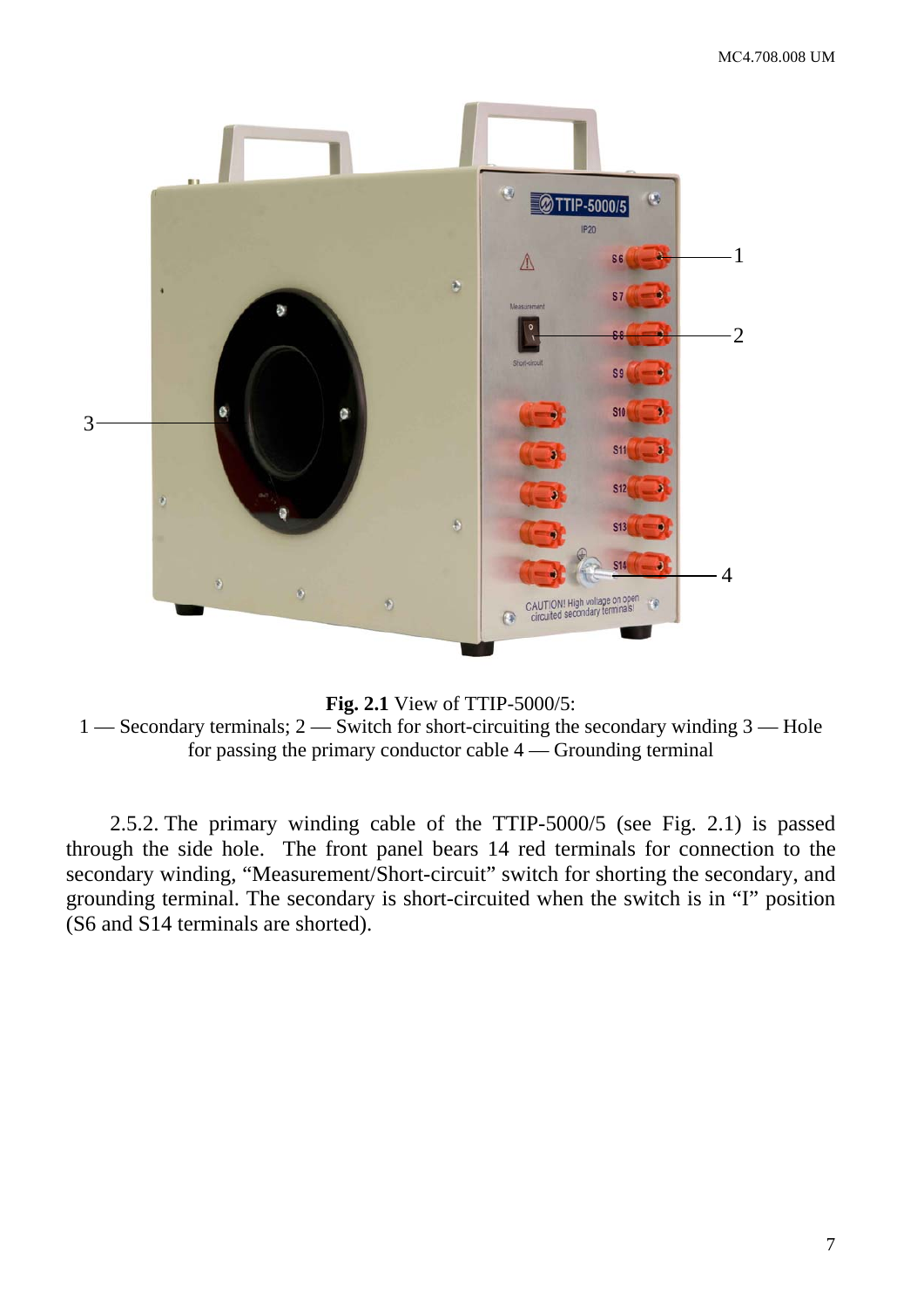

**Fig. 2.2** View of TTIP-100/5 1 — Secondary terminals 2 — Switch for short-circuiting the secondary winding 3 — Primary terminals 4 — Grounding terminals

2.5.3. The front panel of the TTIP-100/5 (Fig. 2.2) bears 9 black terminals for connection to the primary winding, 5 red terminals for connection to the secondary winding, "Measurement/Short-circuit" switch for shorting the secondary, and grounding terminal. The secondary is short-circuited when the switch is in "I" position (S1 and S5 terminals are shorted).

2.5.4. The TTIP-5000/5(1) and TTIP-100/5(1) transformers are rated at 2 currents: 5A and 1A. Structurally each of them is a cascaded set of 2 transformers. The second stage transformer TTIP-5/1 (Fig. 2.3) with 5/1 transformer ratio is connected to the secondary of TTIP-5000/5 or TTIP-100/5 to get an output current of 1A. The front panel of the second stage transformer includes terminals P1 and P2 for primary connection, terminals S1 and S2 for secondary connection, the short-circuit switch and grounding terminal.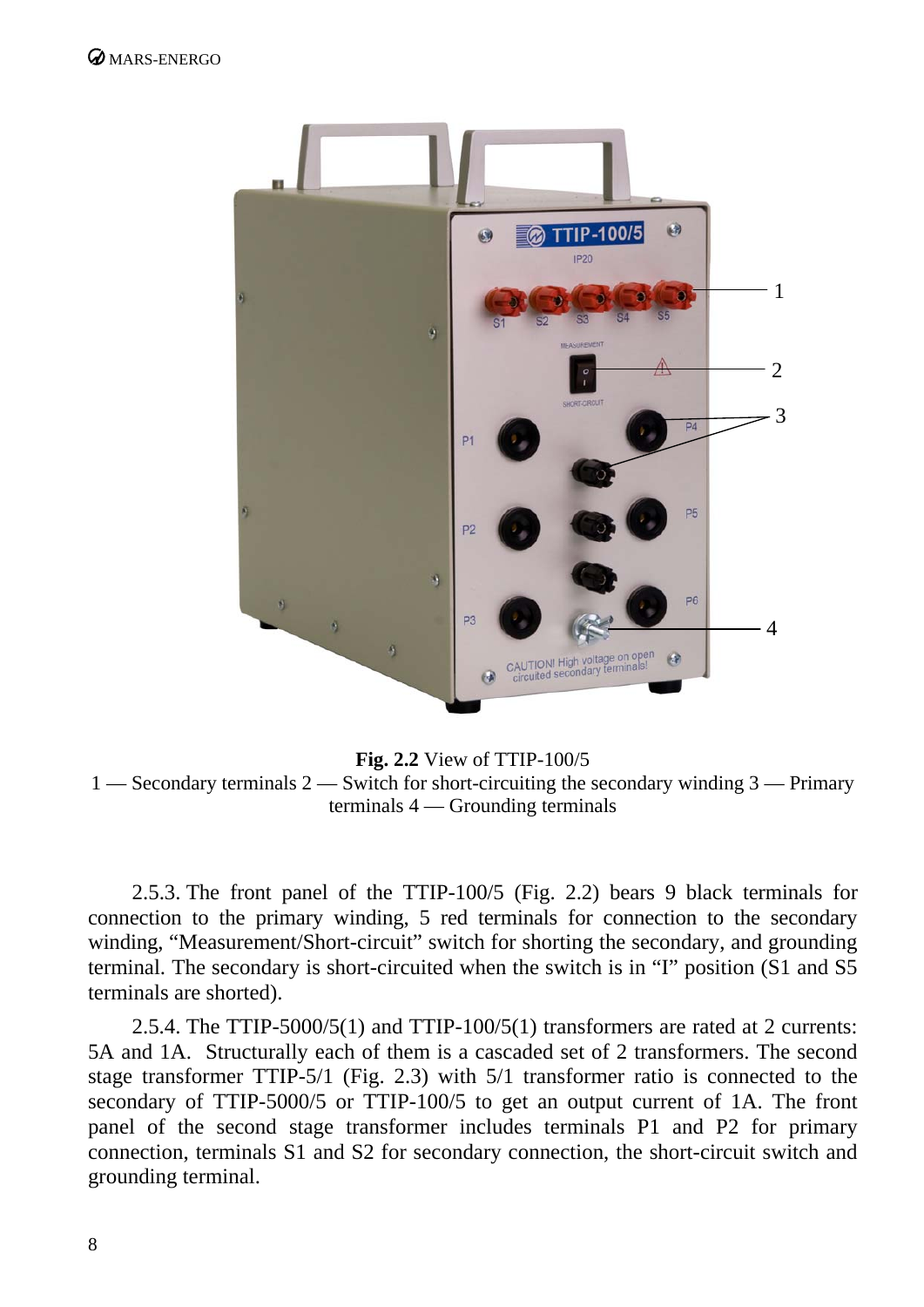

**Fig. 2.3** View of TTIP-5/1 1 — Secondary terminals 2 — Primary terminals 3 — Switch for short-circuiting the secondary winding 4 — Grounding terminal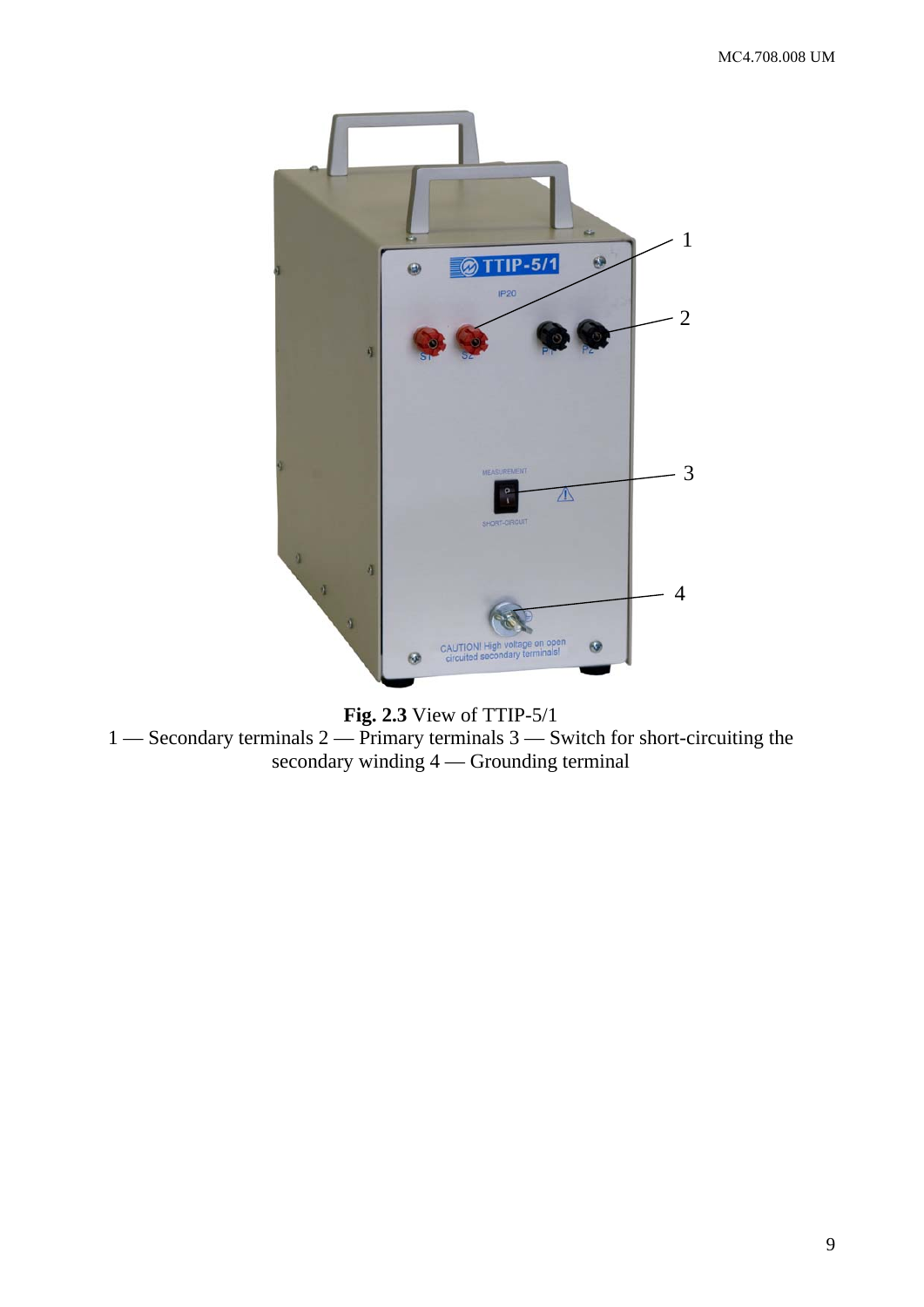## **3. OPERATION**

#### *3.1. Operating restrictions*

<span id="page-9-0"></span>During operation the environmental conditions must comply with the requirements specified in section 2.2.

#### *3.2. Preparing for operation*

3.2.1. Check that the delivery package contains all items specified in Table 1 and manufacturer's seals are intact. Should anything in the package be found damaged, contact the supplier immediately.

3.2.2. Make sure that the safety requirements specified in Section 1 are met.

3.2.3. If the CT has been transported or stored for 2 hours (or more) under other conditions than the operating conditions specified in Section 2.2, it shall be left to stand for at least 2 hours under the operating conditions before putting into operation.

3.2.4. Before putting into operation, the CT must be grounded through the grounding terminal on its front panel.

3.2.5. The primary conductor cables and cable terminals must be rated for the current passing through the primary winding.

#### *3.3. Operation*

#### **WARNING!**

#### **During operation secondary terminals of the CT must be short-circuited.**

3.3.1. Connecting the CT

Primary and secondary connections are made in accordance with Table 3 — for the TTIP-5000/5, and Table  $4$  — for the TTIP-100/5.

Appendix A shows an example of connecting the TTIP rated at 5A for calibration of instrument current transformers.

Appendix B shows an example of connecting the TTIP rated at 5A as a component of a typical Mars-Energo's transformer test system for calibration of instrument current transformers.

As regards the TTIP-5000/5(1) and TTIP-100/5(1), to get 1A secondary current, the primary terminals P1 and P2 of the second-stage transformer TTIP-5/1 are connected to the secondary terminals of the TTIP-5000/5 (TTIP-100/5) in accordance with Table 3 (Table 4). The secondary terminals S1 and S2 are connected to the comparator.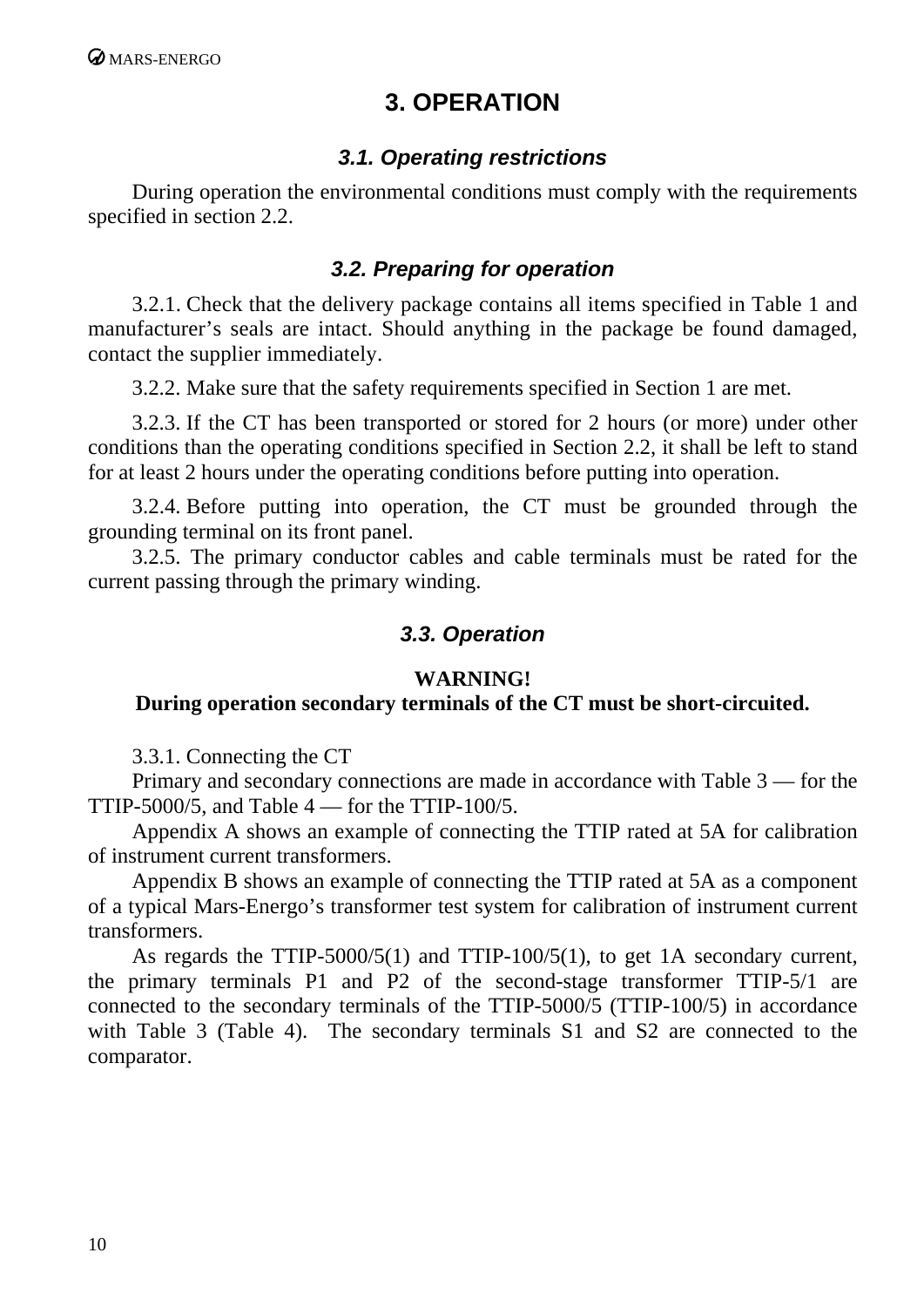#### *Table 3*

| Rated primary<br>current, A | <b>Number of primary</b><br>turns<br>$(through P1-P2)$ | <b>Connections to</b><br>secondary terminals | <b>Short-circuited secondary</b><br>terminals |
|-----------------------------|--------------------------------------------------------|----------------------------------------------|-----------------------------------------------|
| 5000                        |                                                        | $S3 - S14$                                   | $S2-S3; S5-S6$                                |
| 4000                        | $\mathbf{1}$                                           | $S6 - S14$                                   | $S1-S3$ ; $S2-S4$ ; $S4-S6$                   |
| 3000                        | 1                                                      | $S10 - S13$                                  | $S1-S3$ ; $S2-S4$ ; $S4-S6$                   |
| 2000                        | 1                                                      | S10-S12                                      | $S1-S3$ ; $S2-S4$ ; $S4-S6$                   |
| 1500                        | $\mathbf 1$                                            | $S12 - S14$                                  | S1-S3; S2-S4; S4-S6                           |
| 1200                        | $\mathbf{1}$                                           | $S9 - S11$                                   | $S1-S3; S2-S4; S4-S6$                         |
| 1000                        | 1                                                      | S11-S12                                      | S1-S3; S2-S4; S4-S6                           |
| 800                         | 1                                                      | $S3-S9$                                      | S1-S3; S2-S4; S4-S6                           |
| 750                         | $\mathbf{1}$                                           | $S3 - S8$                                    | $S1-S3; S2-S4; S4-S6$                         |
| 600                         | $\mathbf{1}$                                           | $S3-S7$                                      | S1-S3; S2-S4; S4-S6                           |
| 600                         | $\mathbf{2}$                                           | $S9 - S11$                                   | $S1-S3$ ; $S2-S4$ ; $S4-S6$                   |
| 500                         | $\mathbf{1}$                                           | $S1-S2$                                      | S1-S3; S2-S4; S4-S6                           |
| 500                         | $\overline{2}$                                         | $S1-S4$                                      | $S2-S3; S4-S6$                                |
| 400                         | $\overline{2}$                                         | $S3-S9$                                      | $S1-S3$ ; $S2-S4$ ; $S4-S6$                   |
| 300                         | $\overline{2}$                                         | $S3-S7$                                      | $S1-S3$ ; $S2-S4$ ; $S4-S6$                   |
| 300                         | $\overline{4}$                                         | $S9 - S11$                                   | S1-S3; S2-S4; S4-S6                           |
| 250                         | $\overline{4}$                                         | $S12 - S13$                                  | $S1-S3; S2-S4; S4-S6$                         |
| 200                         | $\overline{4}$                                         | $S3-S9$                                      | S1-S3; S2-S4; S4-S6                           |
| 150                         | $\overline{4}$                                         | $S3-S7$                                      | S1-S3; S2-S4; S4-S6                           |

## **Primary and secondary connections of TTIP-5000/5**

#### *Table 4*

### **Primary and secondary connections of TTIP-100/5**

| <b>Rated primary</b><br>current, A | <b>Connections to primary terminals</b> | <b>Connections to secondary</b><br>terminals |
|------------------------------------|-----------------------------------------|----------------------------------------------|
| 100                                | $P1-P2$                                 | $S1 - S5$                                    |
| 80                                 | $P4-P5$                                 | $S3 - S5$                                    |
| 75                                 | $P4-P5$                                 | $S4-S5$                                      |
| 60                                 | $P1-P3$                                 | $S2-S5$                                      |
| 50                                 | $P3-P5$                                 | $S4-S5$                                      |
| 40                                 | $P1-P4$                                 | $S3 - S5$                                    |
| 30                                 | $P1-P5$                                 | $S2-S5$                                      |
| 25                                 | $P1-P5$                                 | $S4-S5$                                      |
| 20                                 | $P1-P6$                                 | $S3 - S5$                                    |
| 15                                 | $P1-P7$                                 | $S2-S5$                                      |
| 10                                 | P8-P9                                   | $S3 - S5$                                    |
| 5                                  | $P1-P9$                                 | $S3 - S5$                                    |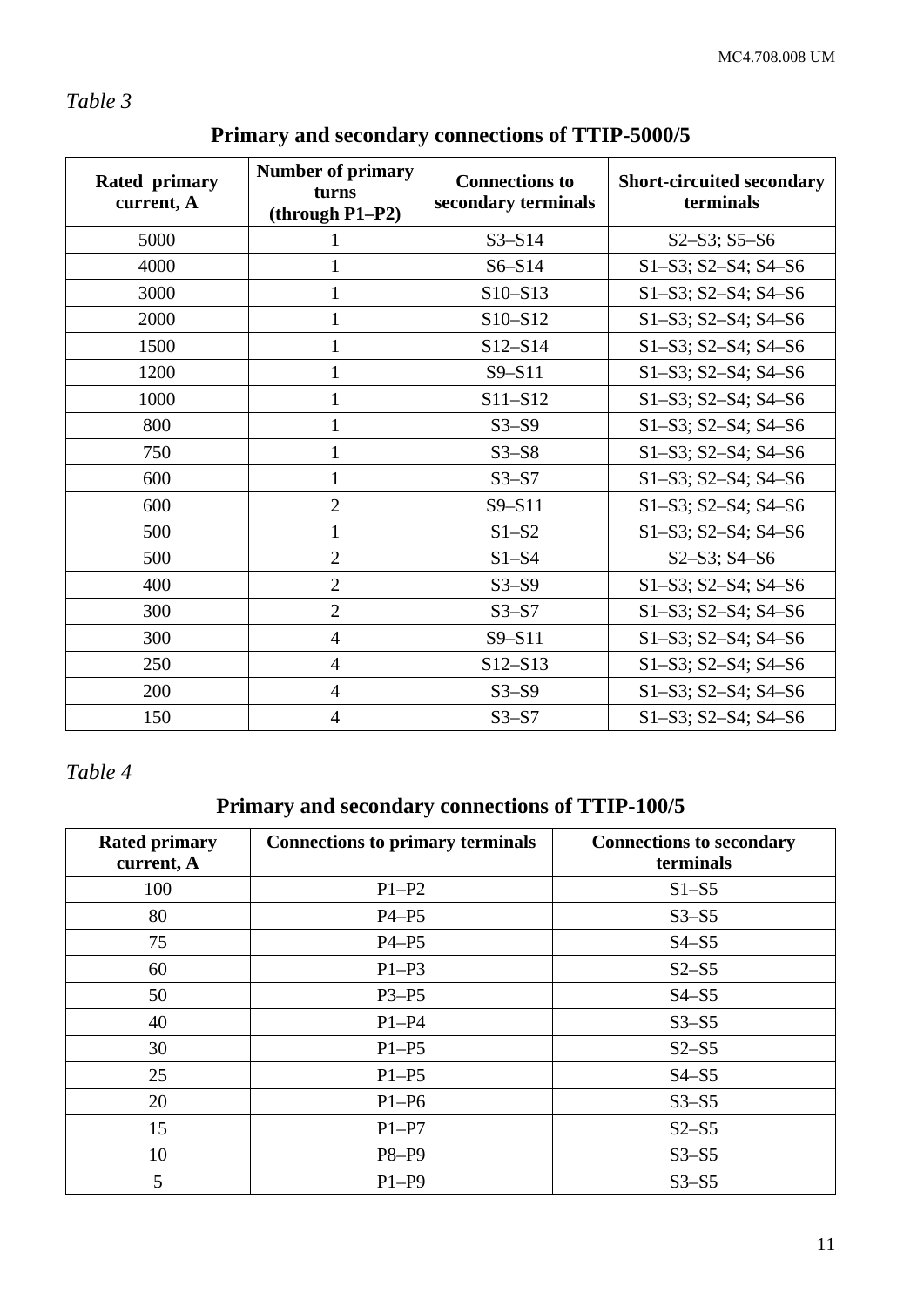## **4. MAINTENANCE**

<span id="page-11-0"></span>The routine maintenance includes:

- Cleaning the housing and contact surfaces of the CT from dust and dirt
- Visual inspection of the CT for external damages

## **5. CALIBRATION**

Before being shipped to the customer, each CT undergoes primary (postmanufacture) calibration. A period of four calendar years is considered maximum time between calibrations.

### **6. REPAIR**

The faulty CT can be repaired only by the manufacturer. For repairs under warranty, or at any other time, please contact the manufacturer.

## **7. STORAGE AND TRANSPORTATION**

The CT can be transported in any enclosed vehicle. For the environmental conditions during transportation see section 2.2.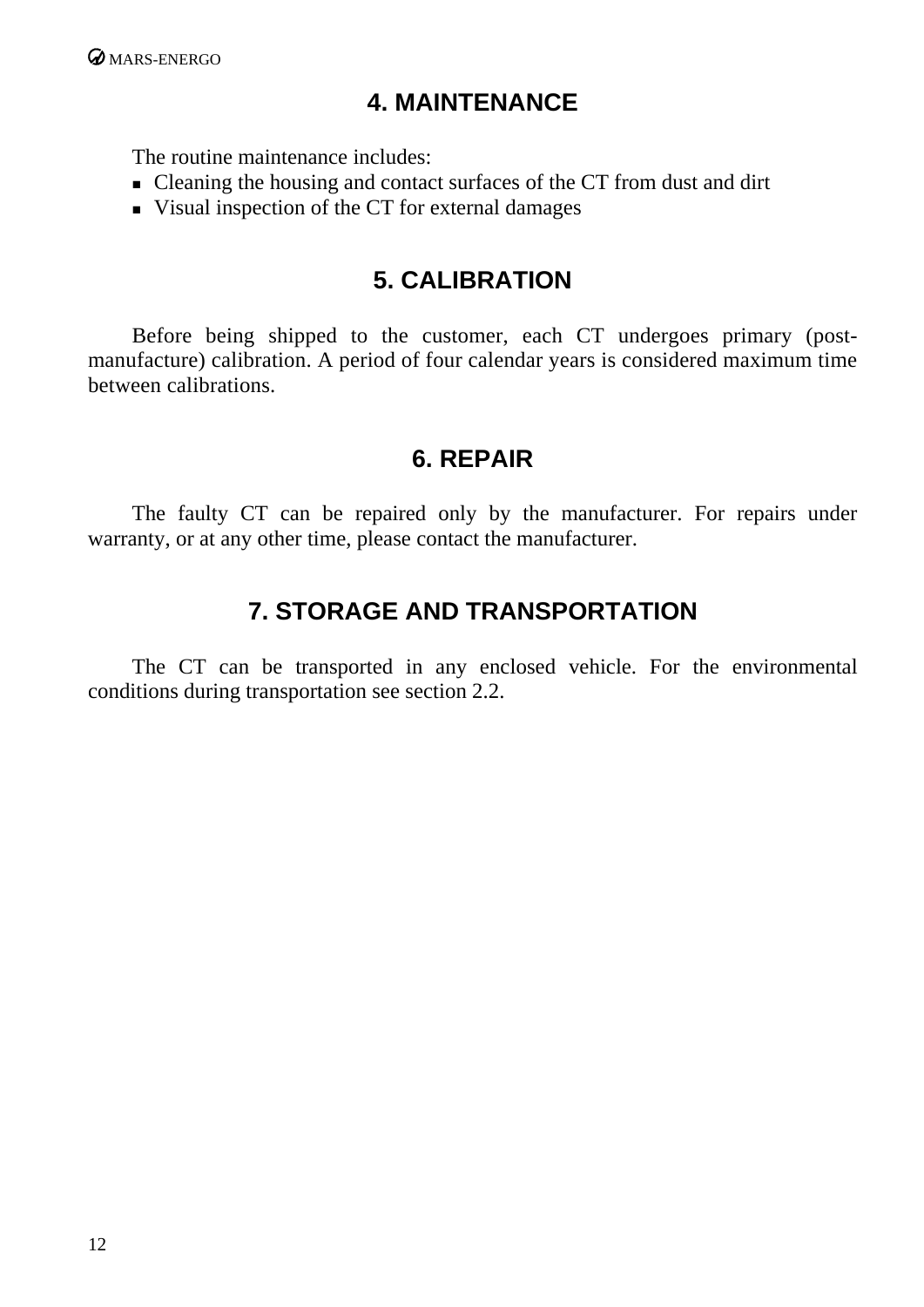## **8. MARKING AND SEALING**

<span id="page-12-0"></span>8.1. All external inputs/outputs are marked using the technology that provides weather-resistance and durability of the marking.

#### **TTIP-5000/5:**

P1, P2 —input and output holes (respectively) for passing the primary winding cable

S1–S14 — secondary terminals

#### **TTIP-100/5:**

P1–P9 — primary terminals

S1–S5 — secondary terminals

**TTIP-5/1** (see section 2.5.4):

P1, P2 — primary terminals

S1, S2 — secondary terminals

8.2. The front panel bears:

- Warning of the presence of high voltage on the opened secondary windings
- **Manufacturer's trade mark**
- **Type of the CT**

8.3. The nameplate bears:

- Manufacturer's name
- Product name
- **Type**
- Serial number
- **TS** (Technical Specifications) number
- Month and year of manufacture
- Rated primary voltage, V
- Rated primary current,  $A$  (or  $kA$ )
- Rated secondary current, A
- Accuracy class and corresponding rated burden (VA)
- Time of continuous operation and time between operation cycles, min
- $\blacksquare$  Test voltage, kV
- $\blacksquare$  Weight, kg

8.4. Two seals are installed at the top of the housing.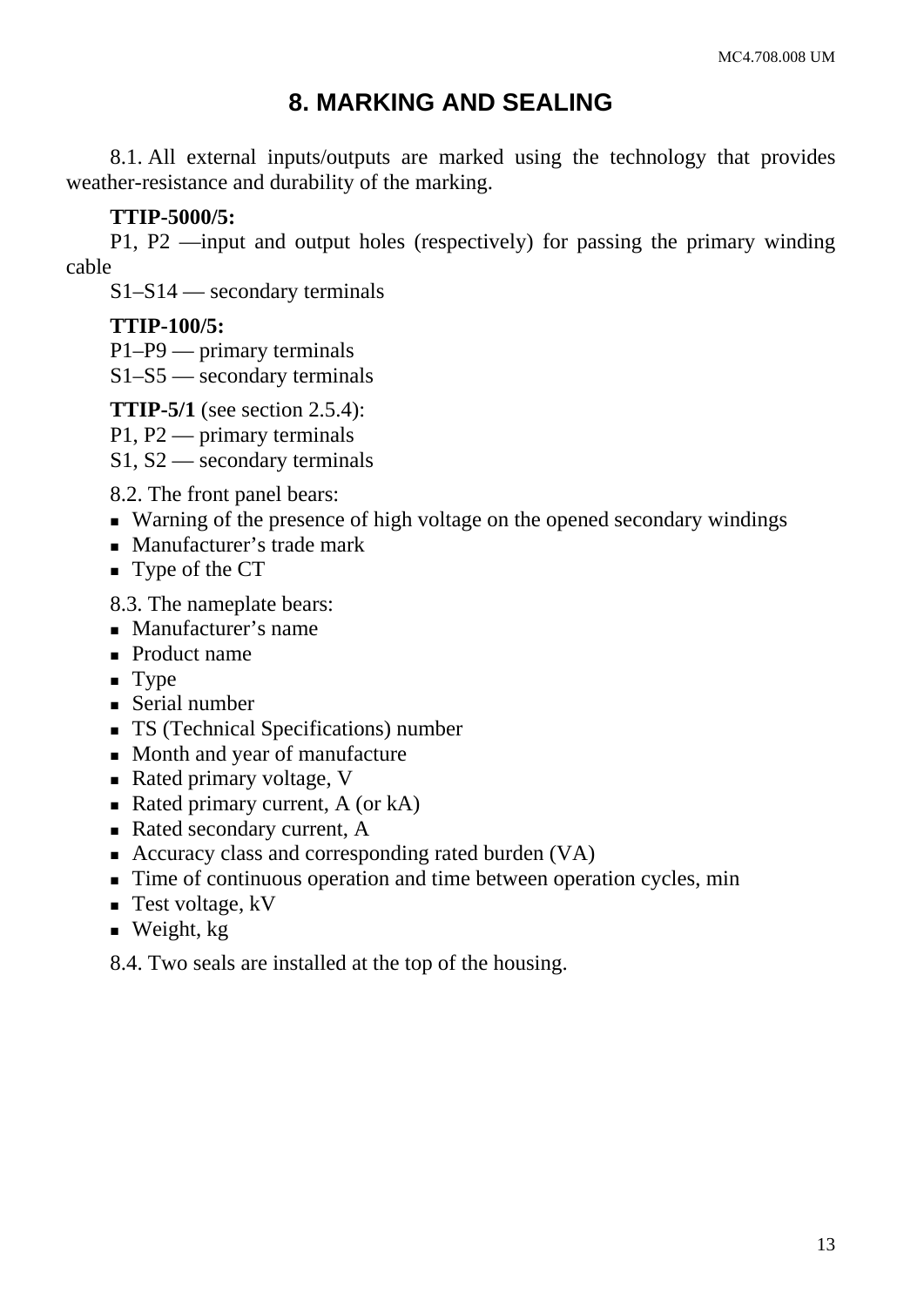### **9. WARRANTY**

<span id="page-13-0"></span>9.1. Transformers of TTIP series are warranted against defects in manufacture or material **for a period of 4 (four) years** from the date of purchase from the manufacturer. The transformer believed to be defective may be sent within the warranty period to the manufacturer for inspection (the warranty claim enclosed, transportation prepaid). If the inspection confirms that the product is defective, it will be repaired or replaced (at manufacturer's option) at no charge, within the underlisted limitations (paragraph 9.2), and returned prepaid to the location specified in the buyer's warranty claim. All replaced parts become the property of the manufacturer.

9.2. Conditions

In the event of any failure or defect in manufacture or material during the warranty period (provided that the transportation, storage and operating conditions outlined in this User's Manual are fulfilled), send the CT to the Manufacturer along with the sales invoice or other proof of the ownership and date of purchase. If the purchase documents are absent, the warranty period is calculated from the date of manufacture of the CT.

The Manufacturer retains the right to reject a warranty claim in the following cases:

1) The warranty claim is filled out incompletely, incorrectly or illegibly

- 2) The CT has:
- Serial number altered or removed or illegible
- **Broken seal with the calibrator's stamp**

This warranty is not applicable for:

1) Damages to the CT caused during shipment to and from the Manufacturer's site.

2) Parts requiring regular maintenance or replacement due to natural wear

3) Consumable parts (parts, the nature of which is to become worn or depleted with use, such as batteries)

4) Damages to the CT caused by:

a) Any use other than correct use described in the User's Manual including:

- Handling of the CT resulting in mechanical damages or other defects including any changes or modifications to the CT
- **Installation or use of the CT in a manner inconsistent with the technical and** safety laws or standards in force in the country where it is installed or used
- Any maintenance other than correct maintenance described in the User's Manual

b) Damages caused by condition or defects of a system or its elements with which or as part of which the CT was used, excluding the other Manufacturer's products intended for use with the CT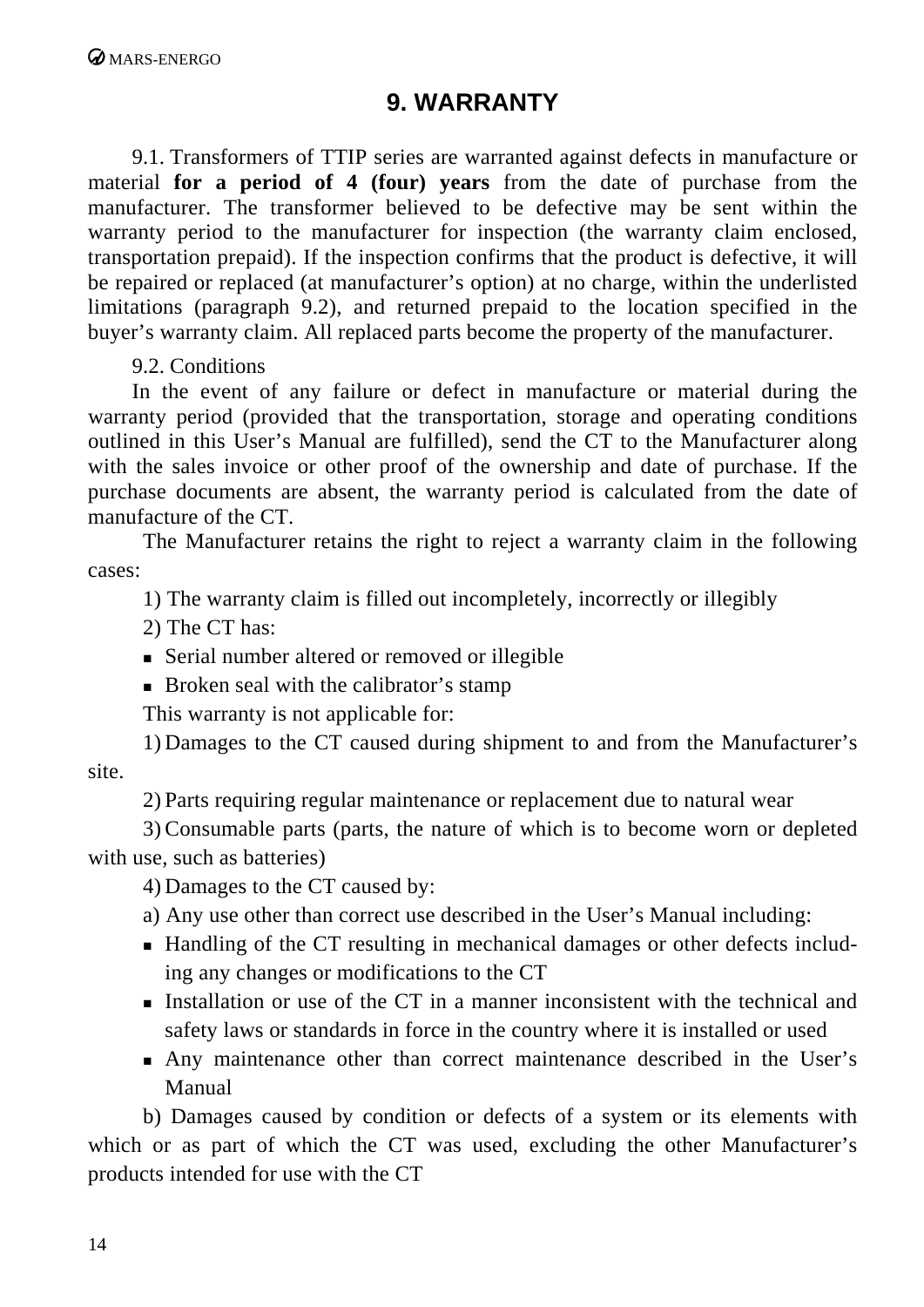c) Damages caused by accessories or ancillary equipment not made or authorized by the Manufacturer with respect to their type, condition or characteristics

d) Damages caused by repairs or attempts to repair the CT executed by an unauthorized person or company

e) Damages caused by adjustments or modifications made to the CT without prior written consent of the Manufacturer

f) Damages caused by negligent handling

g) Damages caused by accidents, fire, ingress of liquids, chemicals or other materials, flood, vibration, heat, improper ventilation, variations of supply voltage, improper power supply or input voltage, electrostatic discharge including lightning, or any other impacts or external actions beyond the reasonable control of the Manufacturer and not covered by the technical documentation for the CT

9.3. The Manufacturer establishes the lifetime for the products outlined above of 4 (four) years from the date of purchase from the Manufacturer. *Please note that the warranty period and lifetime differ from each other.* 

9.4. The Manufacturer shall in no circumstances be liable for any direct or indirect damages or losses, whether incidental, consequential or otherwise, including but not limited to loss of profits, loss of use or any deletion, corruption, destruction or removal of data, disclosure of confidential information or infringement of privacy, data recovery expenses, losses arising out of interruption of commercial, production or other activities based on use or loss of use of the CT.

Manufacturer's address (for warranty claims):

# **Russia**

**OOO NPP Mars-Energo**  V.O. 13 Line 6 - 8, office 41H, St. Petersburg Tel: +7 812 327-21-11; +7 812 331-87-35

E-mail: mail@mars-energo.ru

www.mars-energo.com

### **Estonia**

**ESME OU**  Kadastiku 25a, Narva, Estonia 21004 Tel: +372 56809999 E-mail: mail@esme.ee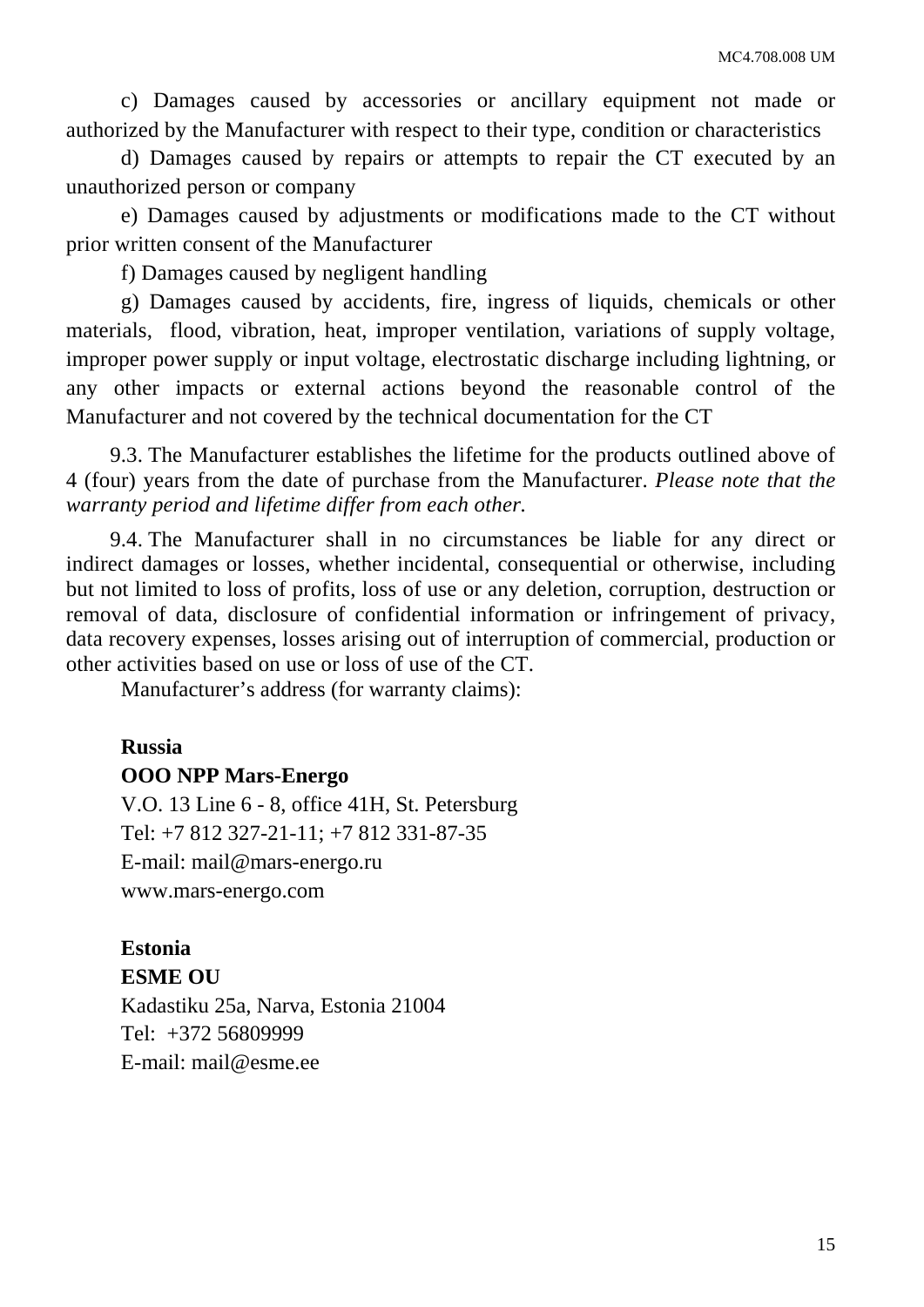## **10. PACKING FORM**

 $\overline{\phantom{a}}$ 

<span id="page-15-0"></span>

| Instrument transformer TTIP-<br>example 2014, serial number<br>2022, serial number<br>2022, serial number<br>2023, serial number<br>2023, serial number<br>2023, serial number<br>2023, serial number<br>2023, serial number<br>2023, serial num                                                                                                                                                                                                  |  |
|---------------------------------------------------------------------------------------------------------------------------------------------------------------------------------------------------------------------------------------------------------------------------------------------------------------------------------------------------------------------------------------------------------------------------------------------------|--|
| has been packed by the Manufacturer in compliance with the Technical Requirements<br>in force.                                                                                                                                                                                                                                                                                                                                                    |  |
|                                                                                                                                                                                                                                                                                                                                                                                                                                                   |  |
| Date: $\frac{1}{\sqrt{1-\frac{1}{2}} \cdot \frac{1}{2} \cdot \frac{1}{2} \cdot \frac{1}{2} \cdot \frac{1}{2} \cdot \frac{1}{2} \cdot \frac{1}{2} \cdot \frac{1}{2} \cdot \frac{1}{2} \cdot \frac{1}{2} \cdot \frac{1}{2} \cdot \frac{1}{2} \cdot \frac{1}{2} \cdot \frac{1}{2} \cdot \frac{1}{2} \cdot \frac{1}{2} \cdot \frac{1}{2} \cdot \frac{1}{2} \cdot \frac{1}{2} \cdot \frac{1}{2} \cdot \frac{1}{2} \cdot \frac{1}{2} \cdot \frac{1}{2}$ |  |
|                                                                                                                                                                                                                                                                                                                                                                                                                                                   |  |
|                                                                                                                                                                                                                                                                                                                                                                                                                                                   |  |

## **11. ACCEPTANCE FORM**

| Instrument transformer TTIP-<br>example the serial number                                                                                            |  |  |  |
|------------------------------------------------------------------------------------------------------------------------------------------------------|--|--|--|
| has been manufactured in compliance with Technical Specifications TS 4227-039-<br>49976497–2008 and conforms to the Technical Requirements in force. |  |  |  |
| Head of Quality Control Department: ________________________(Initials and Name)                                                                      |  |  |  |
| Corporate Seal:                                                                                                                                      |  |  |  |
|                                                                                                                                                      |  |  |  |
|                                                                                                                                                      |  |  |  |

Date of sale: \_\_\_\_\_\_\_\_\_\_\_\_\_\_\_\_\_\_

*(Corporate Seal)* \_\_\_\_\_\_\_\_\_\_\_\_\_\_\_\_\_\_\_\_\_\_\_\_\_\_\_\_\_\_\_\_\_\_ (*Initials and Name*)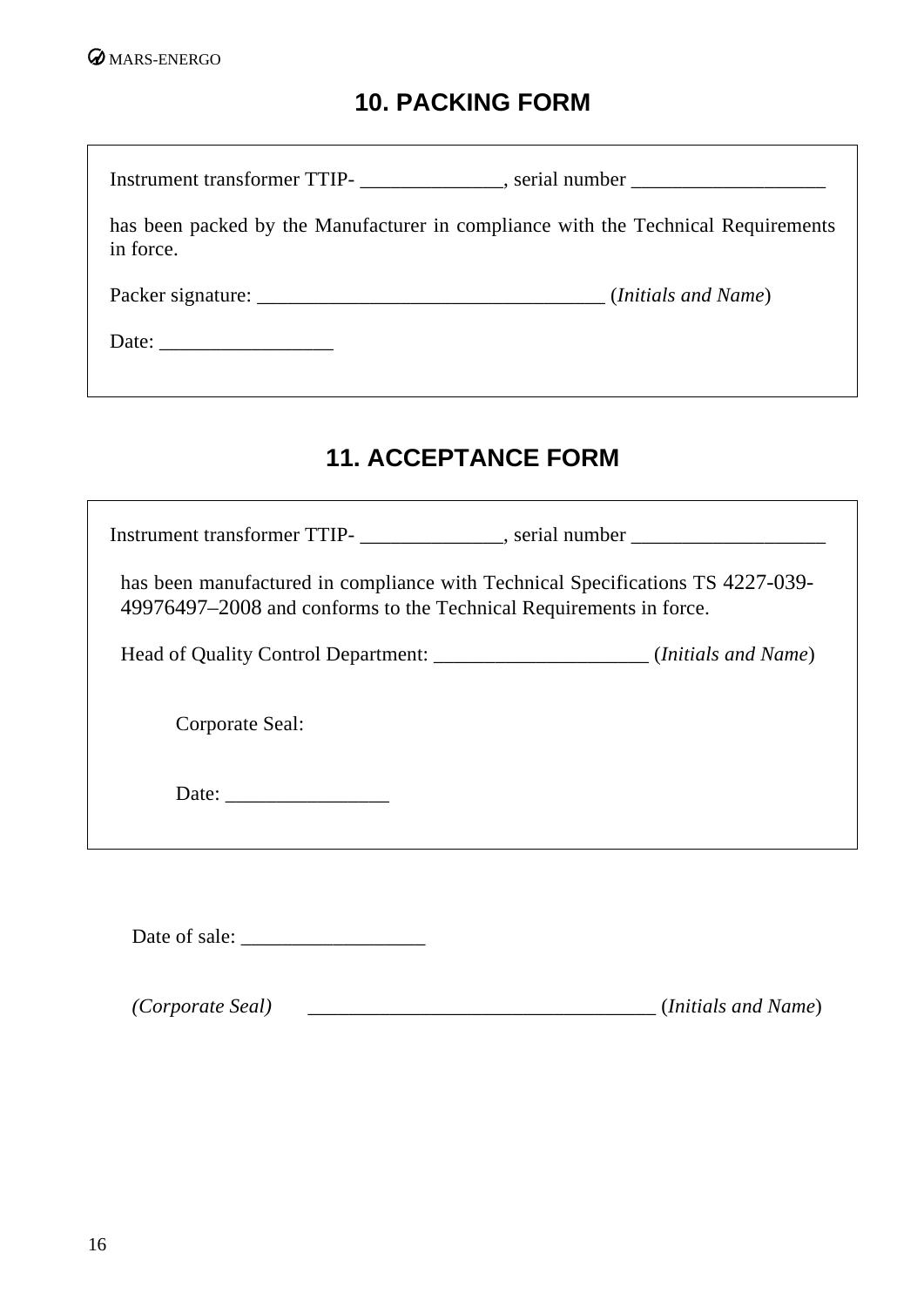### **12. WARRANTY CLAIM**

<span id="page-16-0"></span>In the event of any failure or defect in manufacture or material during the warranty period (provided that the transportation, storage and operating conditions outlined in this User's Manual are fulfilled), send the CT to the Manufacturer along with the warranty claim containing the following information

1) Model and Serial number

2) Date of manufacture

3) Date of putting the CT into operation

4) Condition of the manufacturer's seals (in place, destroyed, absent), see section 8 for the location of the seals

5) Description of the failure or defect

6) Buyer details (Company name, address, etc., including the name and phone number of a contact person).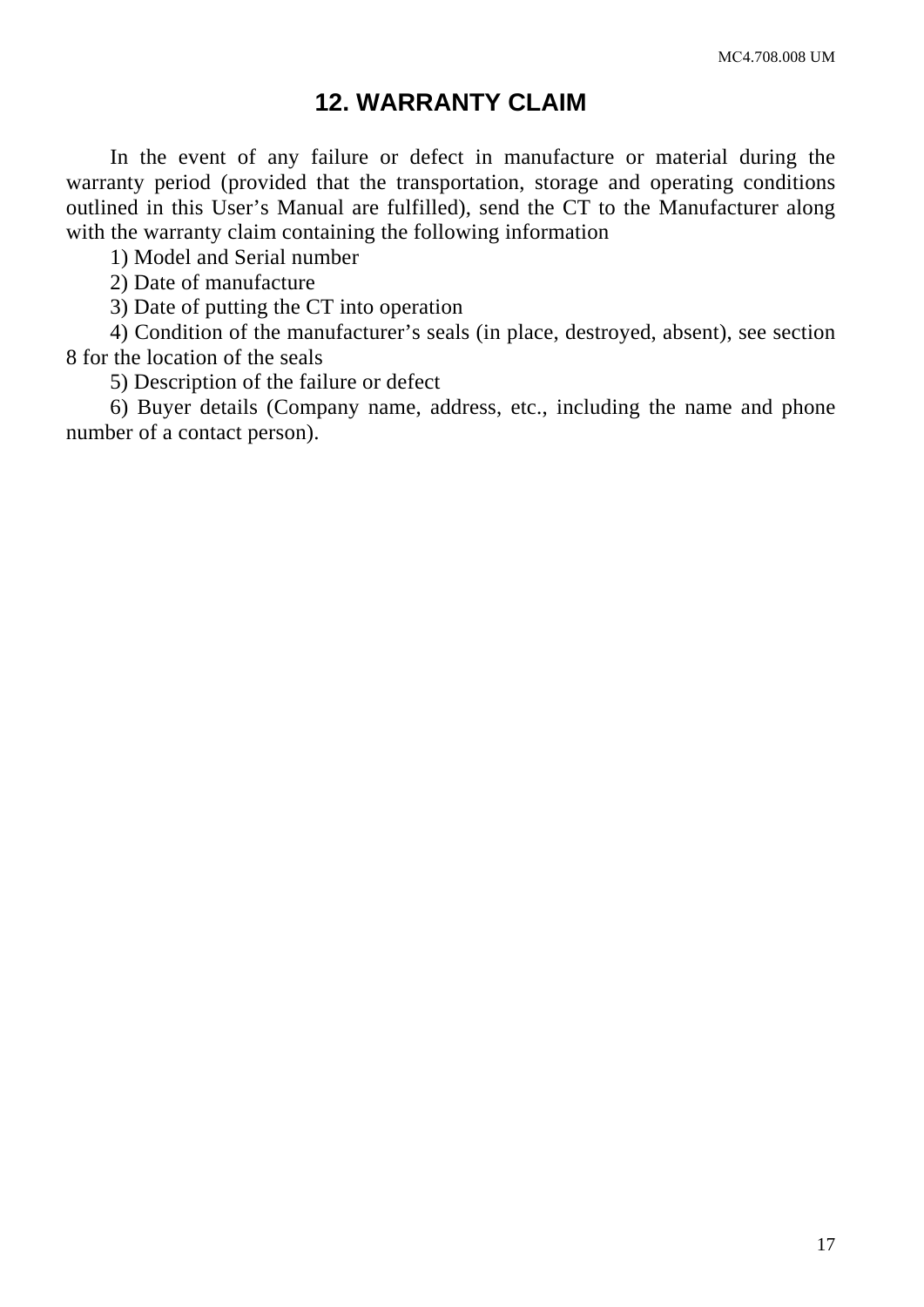## **13. CALIBRATION**

<span id="page-17-0"></span>Instrument transformer TTIP-\_\_\_\_\_\_\_\_\_\_\_\_\_\_\_\_\_\_\_, serial N\_\_\_\_\_\_\_\_\_\_\_\_\_\_\_\_\_\_\_\_\_\_\_ is calibrated in accordance with the calibration method stated in National Standard GOST 8.217–2003.

The CT is calibrated after manufacture, after each repair and at regular intervals in routine use. The longest acceptable interval between calibrations is 4 calendar years.

Use the calibration check form below to keep calibration records over the life cycle of the CT.

| Date of calibration | Type of calibration | <b>Calibration results</b> | Calibrator's name<br>and signature |
|---------------------|---------------------|----------------------------|------------------------------------|
|                     |                     |                            |                                    |
|                     |                     |                            |                                    |
|                     |                     |                            |                                    |
|                     |                     |                            |                                    |
|                     |                     |                            |                                    |
|                     |                     |                            |                                    |
|                     |                     |                            |                                    |
|                     |                     |                            |                                    |
|                     |                     |                            |                                    |
|                     |                     |                            |                                    |
|                     |                     |                            |                                    |
|                     |                     |                            |                                    |
|                     |                     |                            |                                    |
|                     |                     |                            |                                    |
|                     |                     |                            |                                    |
|                     |                     |                            |                                    |
|                     |                     |                            |                                    |
|                     |                     |                            |                                    |
|                     |                     |                            |                                    |
|                     |                     |                            |                                    |
|                     |                     |                            |                                    |
|                     |                     |                            |                                    |
|                     |                     |                            |                                    |
|                     |                     |                            |                                    |
|                     |                     |                            |                                    |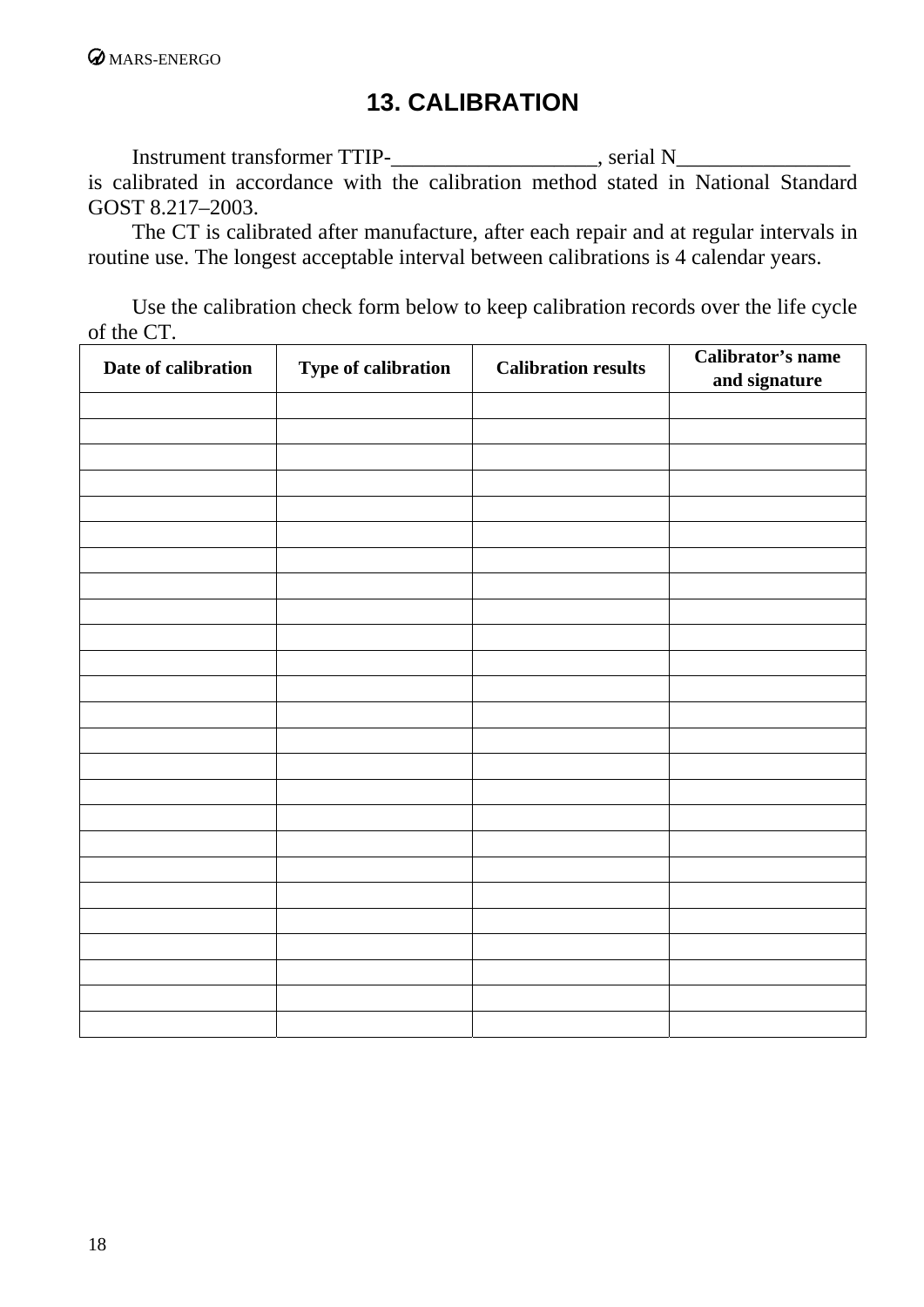### <span id="page-18-0"></span>*APPENDIX A* **Example connection diagram for the TTIP with 5A secondary applied for testing instrument current transformers**



Primary (P1, P2) and secondary (S1, S2) connections of the TTIP are made in accordance with Table 3 or Table 4.